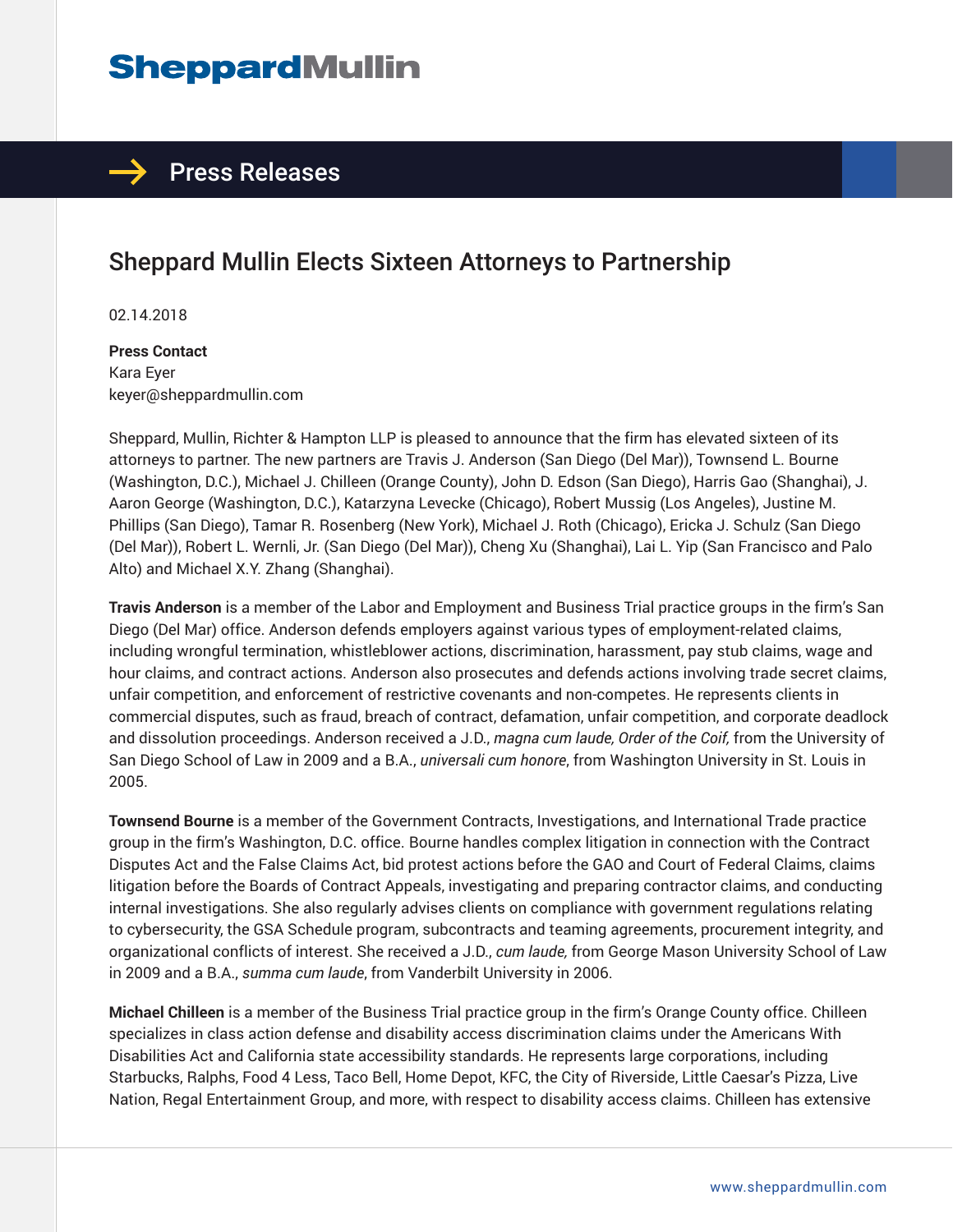trial experience, having tried more than 30 cases to verdict, including several class actions. He received a J.D. from New York Law School in 2000 and a B.A. from Tulane University in 1996.

**John Edson** is a member of the Business Trial practice group in the firm's San Diego office. Edson represents insurance companies throughout California that are sued for bad faith, fraud and unfair competition. He specializes in suspicious auto and homeowner claims. He also provides coverage opinions, conducts examinations under oath, and helps clients with drafting insurance policies and applications. His clients include Wawanesa, Allstate, Infinity and Travelers. Edson received a J.D. from the University of California, Berkeley School of Law in 1996, a M.A. from Harvard University in 1995 and a B.A. from the University of California, San Diego in 1992.

**Harris Gao** is a member of the Intellectual Property, Business Trial and Corporate practice groups in the firm's Shanghai office. Gao focuses his practice on international IP litigation and technology transactions in the technology and life sciences areas, and he is particularly active in assisting Chinese companies and investors in strategic investments and acquisitions overseas for acquiring critical technologies. Gao received a J.D. from Columbia University in 2002, a M.S. from Catholic University of America in 1997 and a B.S. from Tsinghua University in 1994.

**Aaron George** is a member of the Business Trial practice group in the firm's Washington, D.C. office. He has represented clients in complex business litigation and technical regulatory matters before diverse decisionmaking authorities, including federal and state courts and administrative tribunals, and at all levels from trial through appeal. These high-stakes commercial disputes and matters have involved statutory, constitutional, communications, privacy, energy, environmental, and administrative law issues. He has special expertise representing communications companies in matters involving state and local franchising, access to rights-ofway, franchise fees, privacy, public access programming, pole attachments, infrastructure deployment, and a host of related issues. He received a J.D., *Order of the Coif*, from Vanderbilt University Law School in 2008 and a B.A. from Emory University in 2001.

**Katarzyna ("Kathy") Levecke** is a member of the Real Estate, Land Use and Environmental practice group in the firm's Chicago office. Levecke concentrates her practice on commercial lending transactions, leasing and tax credit transactions, primarily in the renewable energy sector. Levecke has represented numerous developers, debt and equity investors, lessors and lessees in financing and leasing matters. Her experience includes negotiation and due diligence of key project documents and structuring and negotiation of debt and equity investment documents. Levecke received a J.D., *summa cum laude*, in 2008 and a B.A., *with highest honors*, in 2005 from DePaul University.

**Robert Mussig** is a member of the Labor & Employment practice group in the firm's Los Angeles office. Mussig defends employers in wage and hour class actions and also against claims of discrimination, harassment and wrongful termination. He has handled virtually all aspects of the litigation process, including jury and bench trials, arbitrations and appeals. He also advises employers on compliance with local, state and federal employment laws and conducts trainings on a variety of employment law-related topics. Mussig received a J.D. in 2005 and a B.A. in 2001 from the University of California, Berkeley.

**Justine Phillips** is a member of Sheppard Mullin's Labor and Employment practice group and the Privacy & Cybersecurity team in the firm's San Diego office. Phillips focuses her practice on cybersecurity and employment litigation and counseling. Her representations involve every aspect of cybersecurity, such as handling risk mitigation, incident preparedness and response, conducting privileged technical assessments and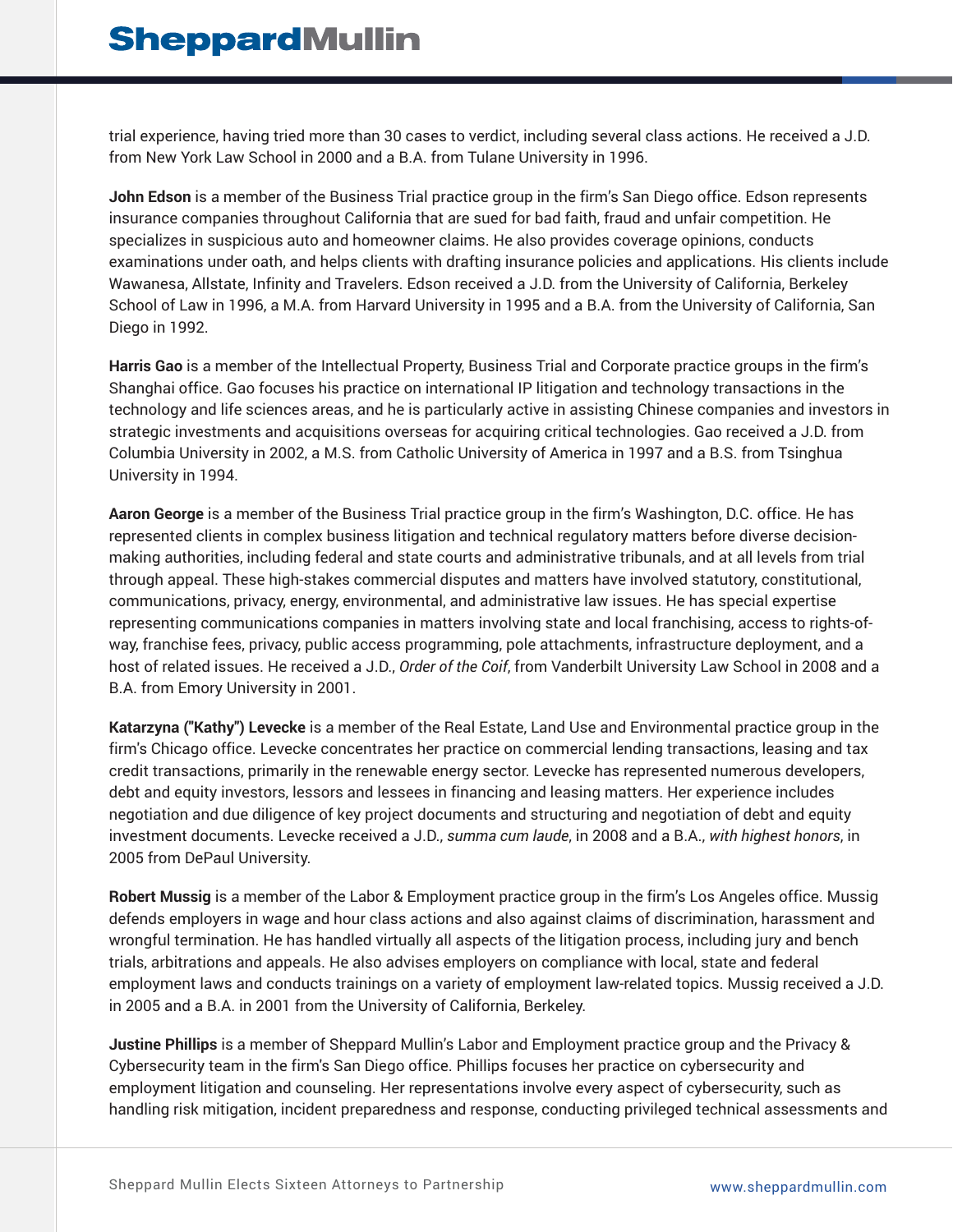investigations, liaising with law enforcement and information governance, conducting diligence in acquisitions/ investments, drafting incident response plans, conducting breach simulations, preparing consumer and state notices, responding to regulators, and defending companies in litigation relating to cyber events. As an employment attorney, she handles all aspects of daily employment matters including advice and litigation on lawful hiring practice, leaves of absence, background checks, drug testing, terminations, and theft of company data. Phillips is a native San Diegan and received her J.D., *magna cum laude*, from the University of San Diego Law School in 2005 and a B.A. in 1999 from the University of San Diego.

**Tamar Rosenberg** is a member of the Tax, Employee Benefits, and Trust & Estates practice group in the firm's New York office. Rosenberg has specialized expertise in laws governing nonprofit corporate and tax-exempt organizations and advises on both compliance and transactional matters. She has represented a wide range of organizations, including hospitals, nursing homes, health plans and other healthcare organizations, as well as universities, research institutes, private foundations, religious organizations, trade associations, environmental conservation organizations, arts organizations, museums, news media organizations and other nonprofits. She also advises for-profit businesses in their dealings with nonprofit organizations. Rosenberg received a J.D. from New York University School of Law in 2003 and a B.A., *magna cum laude*, from the University of Pennsylvania in 2000.

**Michael Roth** is a member of the Real Estate, Land Use and Environmental practice group in the firm's Chicago office. Roth concentrates his practice on commercial and residential real estate development throughout the United States, including construction and design contracts, lending and finance, and sales and acquisitions. He has significant experience representing owners and contractors in negotiating design and construction contracts and has represented numerous local and institutional lenders and borrowers in connection with acquisition and construction financing. He has a particular expertise in hospitality transactions, representing developers, owners and management companies on all aspects of hotel projects. Roth received a J.D. from Washington University School of Law in 2004 and a B.A. from Truman State University in 1998.

**Ericka Jacobs Schulz** is a member of the Intellectual Property practice group in the firm's San Diego (Del Mar) office. Schulz represents clients in patent, trademark, copyright and trade secret litigation disputes, as well as patent and trademark portfolio counseling, and due diligence. She has considerable trial experience throughout the United State and in patent venues, such as Texas, Delaware, New Jersey and California district courts, and the International Trade Commission. She is a registered patent attorney with the USPTO. Schulz represents clients in technical fields, including electrical, software, telecommunications, wireless devices, networking, optics, mechanical, blockchain, medical devices, and dentistry. Schulz received a J.D. from the University of San Diego School of Law in 2006, a M.S. in Electrical Engineering from California Polytechnic State University - San Luis Obispo in 2000, and a B.S. in Electrical Engineering from California Polytechnic State University - San Luis Obispo in 1999.

**Robert Wernli** is a member of the Corporate practice group in the firm's San Diego (Del Mar) office. Wernli has a broad transactional practice with three main areas of focus: securities, mergers and acquisitions, and joint ventures and strategic alliances. Wernli advises clients on all aspects of SEC reporting and listing exchange compliance matters, corporate governance and general corporate law matters, drawing from both law firm experience and in-house experience, having served as Vice President of a NYSE-listed company in charge of securities law compliance. He has worked on many M&A transactions, representing clients in a broad array of industries. Wernli also drafts and negotiates complex partnership and LLC agreements that are customary for joint venture and project finance transactions. He received a J.D., *magna cum laude*, from the University of San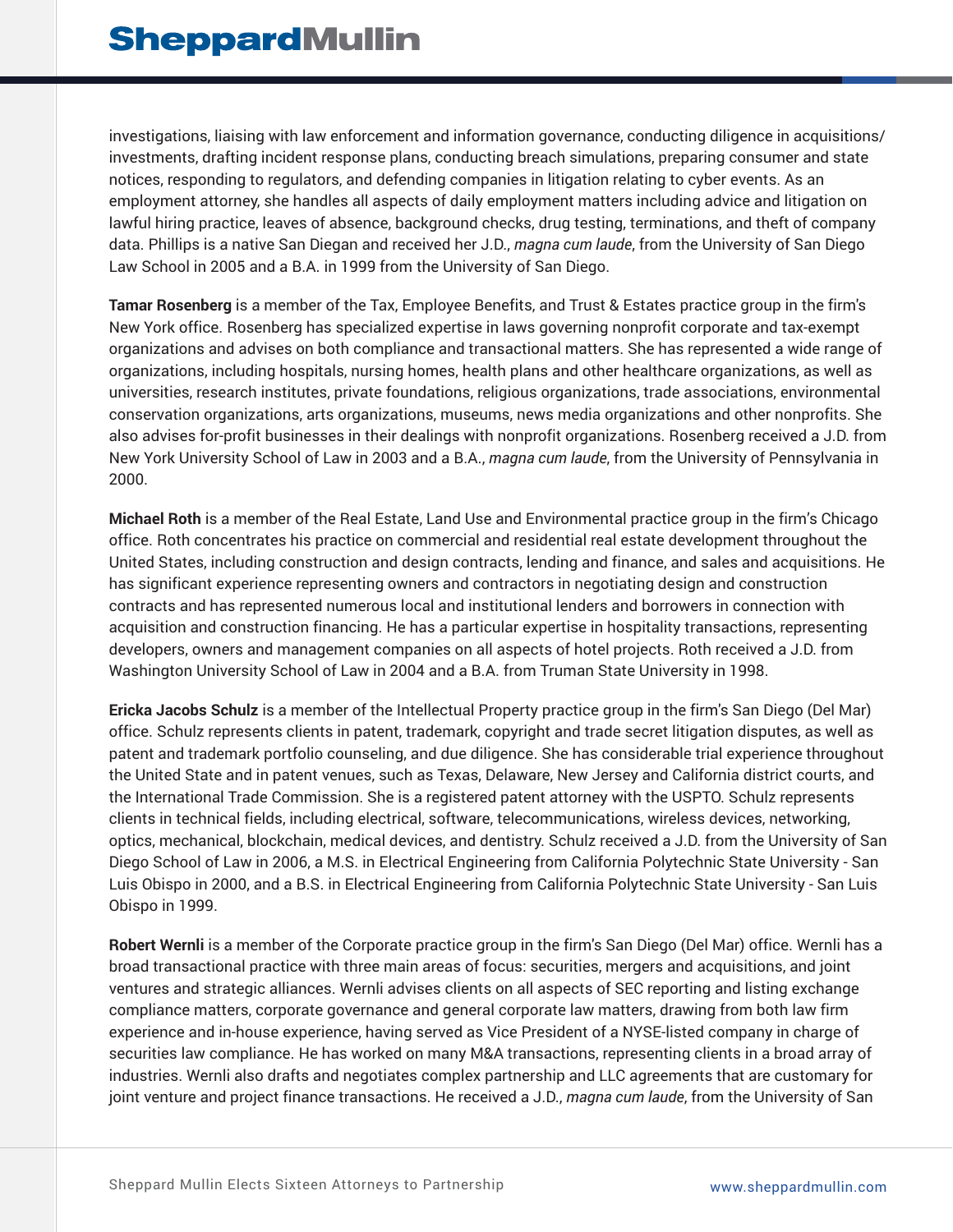Diego School of Law in 2002 and a B.A.*, cum laude*, from the University of California, San Diego in 1998.

**Cheng Xu** is a member of the Corporate practice group in the firm's Shanghai office. Xu's practice focuses on private equity/venture capital, mergers and acquisitions, as well as general corporate and business law across a wide range of industry sectors, including e-commerce, mobile internet, high technology solutions, social media and gaming, healthcare, and the online to offline platform (and the sharing economy in particular). Xu advises international private equity firms, strategic investors and emerging companies through all spectrums of growth from offshore and onshore incorporation and multiple rounds of financing, to corporate governance issues and other day-to-day corporate matters. She provides practical and sensible advice that enables clients to successfully navigate the complex landscape surrounding the intersection of Western and Eastern business practices and ideals. Xu received LL.M.s from New York University School of Law and National University of Singapore, a J.D. from Ohio State University and a B.A. from Johns Hopkins University.

**Lai Yip** is a member of the Intellectual Property practice group in the firm's San Francisco and Palo Alto offices. Yip serves as co-leader of the firm's China Intellectual Property team. She is an experienced intellectual property litigator, handling a broad range of complex disputes, including high-stakes litigation regarding FRAND (fair, reasonable, and non-discriminatory) licensing of standard-essential patents (SEP), trademark infringement, and trade secret misappropriation. Her litigation experience covers all major aspects of the life cycle of a case, including dispositive motion practice, trial, post-trial proceedings, appeal, and enforcement of judgments. Yip received a J.D. from Boston University in 2008 and a B.A. from the University of California at Berkeley in 2000. She also studied abroad at the Faculty of Law at the University of Hong Kong in 2007.

**Michael Zhang** is a member of the Corporate, Antitrust and Intellectual Property practice groups in the firm's Shanghai office. Zhang represents U.S. and European clients with respect to mergers and acquisitions, joint venture projects and operations in China and other regions of Asia. Zhang has represented leading Chinese companies in their outbound equity and asset transactions outside mainland China, primarily in the pharmaceutical, e-commerce and green technology industries. He counsels U.S. and international clients, as well as local Chinese companies on international and PRC antitrust issues. Zhang also handles IP licensing, IP due diligence and corporate IP protection within M&A transactions and joint venture projects. Zhang received a LL.B. from the Law School of Shanghai University of International Business and Economics.

#### Attorneys

Travis J. Anderson Townsend L. Bourne Michael J. Chilleen John D. Edson Harris Gao Katarzyna Levecke Robert Mussig Tamar R. Rosenberg Michael J. Roth